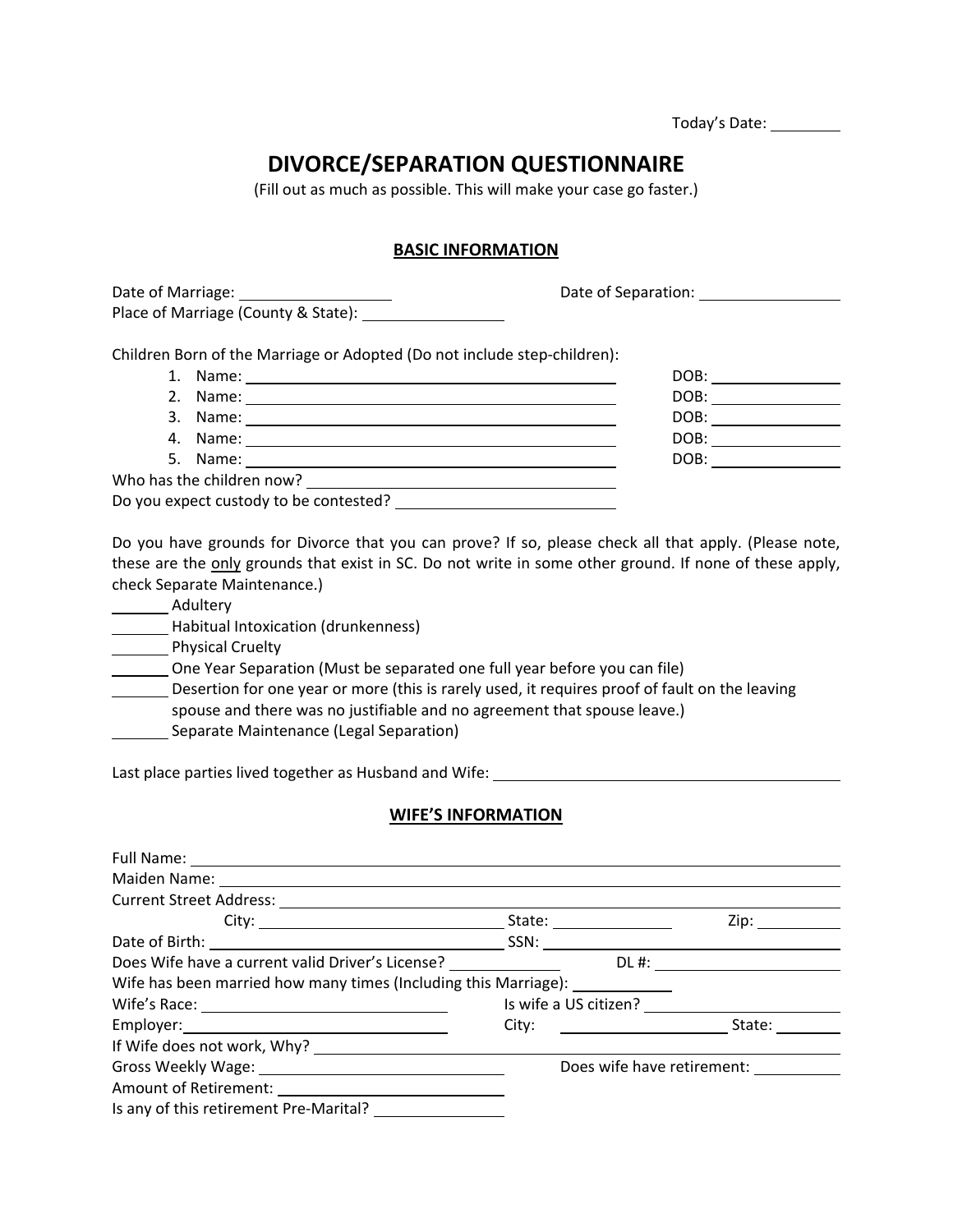## **HUSBAND'S INFORMATION**

| Full Name:                                                                                                                                                                                                                     |                                                                       |                                                             |  |
|--------------------------------------------------------------------------------------------------------------------------------------------------------------------------------------------------------------------------------|-----------------------------------------------------------------------|-------------------------------------------------------------|--|
|                                                                                                                                                                                                                                |                                                                       |                                                             |  |
|                                                                                                                                                                                                                                |                                                                       |                                                             |  |
|                                                                                                                                                                                                                                |                                                                       |                                                             |  |
|                                                                                                                                                                                                                                |                                                                       |                                                             |  |
| Husband has been married how many times (Including this Marriage): ________                                                                                                                                                    |                                                                       |                                                             |  |
|                                                                                                                                                                                                                                |                                                                       |                                                             |  |
| Employer: Note and the series of the series of the series of the series of the series of the series of the series of the series of the series of the series of the series of the series of the series of the series of the ser |                                                                       |                                                             |  |
|                                                                                                                                                                                                                                |                                                                       |                                                             |  |
|                                                                                                                                                                                                                                |                                                                       | Does husband have retirement:                               |  |
|                                                                                                                                                                                                                                |                                                                       |                                                             |  |
|                                                                                                                                                                                                                                |                                                                       |                                                             |  |
| (List any property which you owned before the marriage and that you still own.)                                                                                                                                                | <b>PRE-MARITAL PROPERTY</b>                                           |                                                             |  |
|                                                                                                                                                                                                                                |                                                                       |                                                             |  |
|                                                                                                                                                                                                                                |                                                                       |                                                             |  |
| Amount of Debt on Property: ________________                                                                                                                                                                                   |                                                                       |                                                             |  |
|                                                                                                                                                                                                                                |                                                                       |                                                             |  |
| Other Property (Vehicles, bank accounts, CDs, stocks personal property)                                                                                                                                                        |                                                                       |                                                             |  |
|                                                                                                                                                                                                                                | Value: _______                                                        | When acquired: _______                                      |  |
|                                                                                                                                                                                                                                | Value: ________                                                       | When acquired: _______                                      |  |
|                                                                                                                                                                                                                                | Value: $\frac{1}{\sqrt{1-\frac{1}{2}}\cdot\frac{1}{2}}$               | When acquired: _______                                      |  |
| (List any property which either you or your spouse acquired during the marriage,                                                                                                                                               | <b>MARITAL PROPERTY</b><br>regardless of whose name the title is in.) |                                                             |  |
|                                                                                                                                                                                                                                |                                                                       |                                                             |  |
|                                                                                                                                                                                                                                |                                                                       |                                                             |  |
|                                                                                                                                                                                                                                |                                                                       | Payment Amount: Note that the payment Amount:               |  |
| Bank or Mortgage Company: 2008                                                                                                                                                                                                 |                                                                       |                                                             |  |
| 2. House/Land/Mobile Home (address): _________                                                                                                                                                                                 |                                                                       | the control of the control of the control of the control of |  |
|                                                                                                                                                                                                                                |                                                                       | Amount still owed: __________________                       |  |
| Bank or Mortgage Company: ___________________                                                                                                                                                                                  |                                                                       |                                                             |  |
|                                                                                                                                                                                                                                |                                                                       |                                                             |  |
| Vehicles (cars, trucks, motorcycles)                                                                                                                                                                                           |                                                                       |                                                             |  |
| Year<br>Make<br>Model                                                                                                                                                                                                          | Mileage<br>Lien Holder                                                | <b>Current Amount Owed</b><br>& Payment Amt                 |  |
| 1.<br><u> 1989 - Johann Stoff, deutscher Stoffen und der Stoffen und der Stoffen und der Stoffen und der Stoffen und de</u>                                                                                                    |                                                                       |                                                             |  |
| 2.                                                                                                                                                                                                                             |                                                                       |                                                             |  |
| 3.                                                                                                                                                                                                                             |                                                                       | $\sqrt{2}$                                                  |  |
|                                                                                                                                                                                                                                |                                                                       |                                                             |  |
| 4.                                                                                                                                                                                                                             |                                                                       |                                                             |  |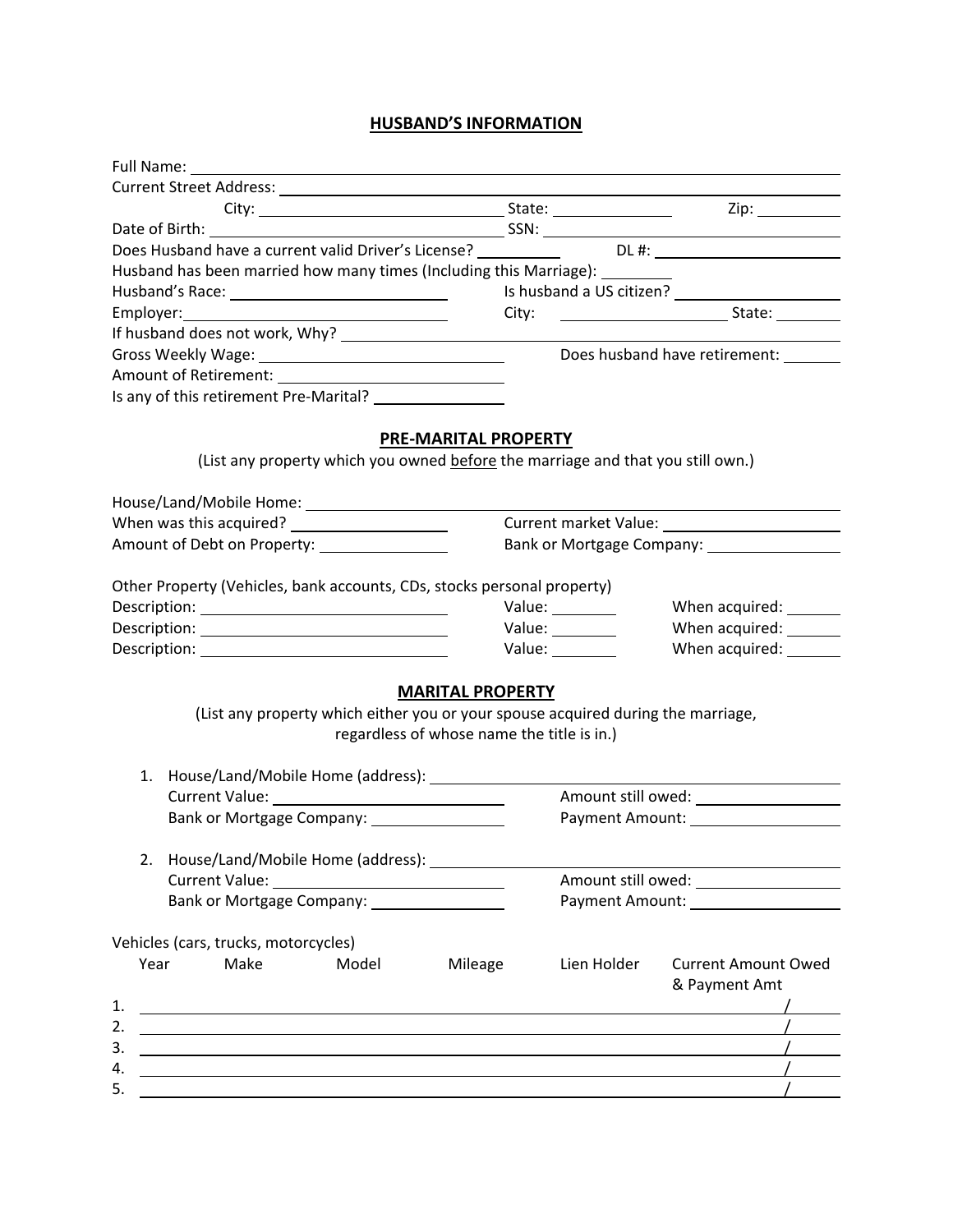| Boats, 4-Wheelers, Tractors, etc.                                                                                                                                                                                                          |                                                                                                                                                                              |                                                                                   |                                              |
|--------------------------------------------------------------------------------------------------------------------------------------------------------------------------------------------------------------------------------------------|------------------------------------------------------------------------------------------------------------------------------------------------------------------------------|-----------------------------------------------------------------------------------|----------------------------------------------|
| Description                                                                                                                                                                                                                                | <b>Current Value</b>                                                                                                                                                         | Lien Amount                                                                       | Lien Holder                                  |
| 1.<br>2.                                                                                                                                                                                                                                   |                                                                                                                                                                              |                                                                                   |                                              |
| <u> 2000 - Andrea Albert III, poet e posterior de la provincia de la provincia de la provincia de la provincia de</u><br>3.                                                                                                                |                                                                                                                                                                              |                                                                                   | the control of the control of the control of |
| 4.                                                                                                                                                                                                                                         |                                                                                                                                                                              |                                                                                   |                                              |
| 5.                                                                                                                                                                                                                                         | the control of the control of the control of                                                                                                                                 | the contract of the contract of the                                               |                                              |
| <u> 1980 - Johann Barbara, martin a</u>                                                                                                                                                                                                    |                                                                                                                                                                              |                                                                                   |                                              |
| Stock and/or Bond Accounts                                                                                                                                                                                                                 |                                                                                                                                                                              |                                                                                   |                                              |
| Description                                                                                                                                                                                                                                |                                                                                                                                                                              | <b>Current Value</b>                                                              | <b>Broker</b>                                |
| 1.<br><u> 1989 - Johann Harry Harry Harry Harry Harry Harry Harry Harry Harry Harry Harry Harry Harry Harry Harry Harry Harry Harry Harry Harry Harry Harry Harry Harry Harry Harry Harry Harry Harry Harry Harry Harry Harry Harry Ha</u> |                                                                                                                                                                              |                                                                                   |                                              |
| 2. $\qquad \qquad$                                                                                                                                                                                                                         |                                                                                                                                                                              | <u> 1980 - Andrea Andrew Maria (b. 1980)</u>                                      |                                              |
| 3.<br><u> 1989 - Johann Barn, mars and de Branch Barn, mars and de Branch Barn, mars and de Branch Barn, mars and de Br</u>                                                                                                                |                                                                                                                                                                              | <u> 1989 - Johann Stoff, Amerikaansk politiker (</u>                              |                                              |
| Bank/Credit Union/Account Number<br>1.<br><u> Alexandria de la contrada de la contrada de la contrada de la contrada de la contrada de la contrada de la c</u><br>2.<br><u> 1989 - Johann Stoff, amerikansk politiker (</u><br>3.<br>4.    | Savings Account/Certificate of Deposit/Money Market<br><u> 1980 - Johann Barbara, martin amerikan basar dan berasal dan berasal dalam basar dalam basar dalam basar dala</u> | <b>Current Value</b><br><u> 1989 - Johann Barnett, fransk politiker (d. 1989)</u> | Whose Name?<br>H, W, J?                      |
| <b>Checking Accounts</b>                                                                                                                                                                                                                   |                                                                                                                                                                              |                                                                                   |                                              |
| <b>Bank/Credit Union</b>                                                                                                                                                                                                                   |                                                                                                                                                                              | <b>Current Value</b>                                                              | Whose Name?<br>H, W, J?                      |
| 1.<br><u> 2000 - Andrea Andrew Maria (h. 18</u>                                                                                                                                                                                            |                                                                                                                                                                              |                                                                                   |                                              |
| 2.<br><u> 1989 - Johann Harry Harry Harry Harry Harry Harry Harry Harry Harry Harry Harry Harry Harry Harry Harry Harry</u>                                                                                                                |                                                                                                                                                                              |                                                                                   | the control of the control of the control of |
| 3.                                                                                                                                                                                                                                         | <u> 1989 - Johann Barbara, martin amerikan basar dan berasal dalam basar dalam basar dalam basar dalam basar dala</u>                                                        |                                                                                   |                                              |
| 4.                                                                                                                                                                                                                                         | <u> 1989 - Johann Stein, marwolaethau a bhann an t-Amhair an t-Amhair an t-Amhair an t-Amhair an t-Amhair an t-A</u>                                                         |                                                                                   |                                              |
|                                                                                                                                                                                                                                            |                                                                                                                                                                              |                                                                                   |                                              |
|                                                                                                                                                                                                                                            |                                                                                                                                                                              |                                                                                   |                                              |
|                                                                                                                                                                                                                                            |                                                                                                                                                                              |                                                                                   |                                              |

### **MARITAL DEBTS**

(Don't list debts already listed above. List all debts incurred during marriage regardless of whose name its in.)

| Finance Companies and other Loans    |                            |                             |
|--------------------------------------|----------------------------|-----------------------------|
| Name of Finance Co. & Account Number | <b>Current Amount Owed</b> | Debt in name of<br>H, W, J? |
| 1.                                   |                            |                             |
| 2.                                   |                            |                             |
| 3.                                   |                            |                             |
| 4.                                   |                            |                             |
| 5.                                   |                            |                             |
| 6.                                   |                            |                             |
|                                      |                            |                             |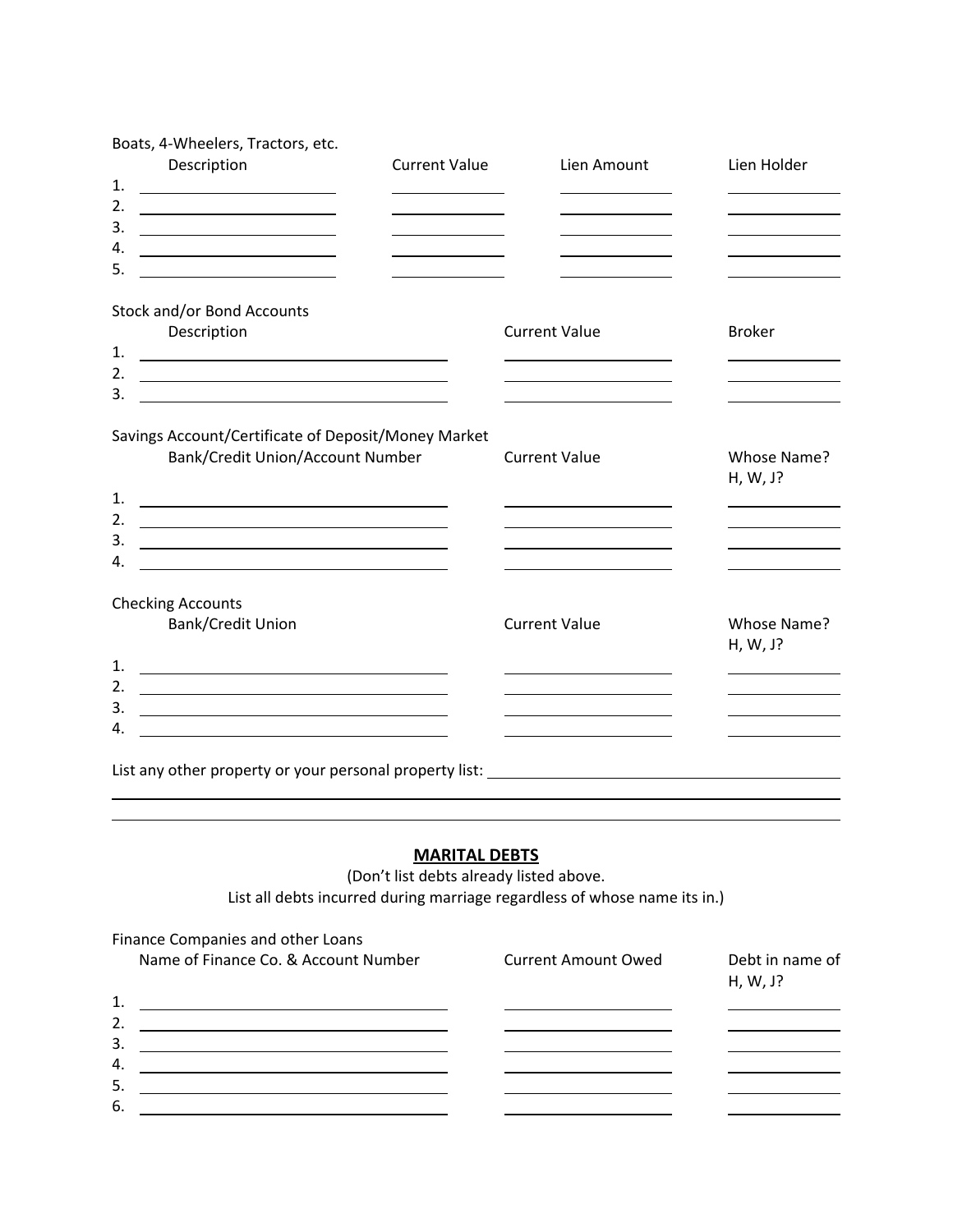| Credit Cards<br>Name of Card                                                                                                                                                                                                               | <b>Account Number</b> | <b>Current Balance</b> | Debt in name of<br>H, W, J? |
|--------------------------------------------------------------------------------------------------------------------------------------------------------------------------------------------------------------------------------------------|-----------------------|------------------------|-----------------------------|
| 1.<br><u> 1989 - Johann Stoff, Amerikaansk politiker (</u>                                                                                                                                                                                 |                       |                        |                             |
| 2.<br><u> 1989 - Johann Barnett, fransk politik (d. 1989)</u>                                                                                                                                                                              |                       |                        |                             |
| 3.<br><u> 1989 - Johann Barbara, martxa alemaniar a</u>                                                                                                                                                                                    |                       |                        |                             |
| 4.<br><u> 1980 - Johann Barbara, martin a bhann an t-Alban an t-Alban an t-Alban an t-Alban an t-Alban an t-Alban an t-Alban an t-Alban an t-Alban an t-Alban an t-Alban an t-Alban an t-Alban an t-Alban an t-Alban an t-Alban an t-A</u> |                       |                        |                             |
| 5.<br><u> 1989 - Johann Barn, mars eta bainar eta baina eta baina eta baina eta baina eta baina eta baina eta baina e</u>                                                                                                                  |                       |                        |                             |
| 6.                                                                                                                                                                                                                                         |                       |                        |                             |
| Other Marital Debt (Please describe)                                                                                                                                                                                                       |                       |                        |                             |
| 1.                                                                                                                                                                                                                                         |                       |                        |                             |
| 2.                                                                                                                                                                                                                                         |                       |                        |                             |
| 3.                                                                                                                                                                                                                                         |                       |                        |                             |

Separate Debts (This would not include any debt incurred during the marriage UNLESS it was a debt incurred for a non‐marital purpose.) Usually, a separate debt would be a debt owed by the husband or wife prior to the marriage.

| Description of Debt | <b>Current Amount Owed</b> | Husband or Wife? |
|---------------------|----------------------------|------------------|
| ◢<br>┻.             |                            |                  |
| <u>.</u>            |                            |                  |
| 3.                  |                            |                  |
| $\overline{4}$      |                            |                  |

### **OTHER INFORMATION**

| 1. | Is Wife covered by Medical Insurance?                                                                                                                                                                                            |
|----|----------------------------------------------------------------------------------------------------------------------------------------------------------------------------------------------------------------------------------|
| 2. |                                                                                                                                                                                                                                  |
| 3. |                                                                                                                                                                                                                                  |
|    |                                                                                                                                                                                                                                  |
|    | b. How much does it cost for the children only? ________________________________                                                                                                                                                 |
| 4. |                                                                                                                                                                                                                                  |
|    | a. If so, how many?                                                                                                                                                                                                              |
|    | b.                                                                                                                                                                                                                               |
|    | If no, does husband pay child support for these children? _______________________                                                                                                                                                |
|    |                                                                                                                                                                                                                                  |
| 5. | Does Wife have any other children?<br>Notes that the manufacturer of the manufacturer of the manufacturer of the manufacturer of the manufacturer of the manufacturer of the manufacturer of the manufacturer of the manufacture |
|    |                                                                                                                                                                                                                                  |
|    | Do they live with Wife? Letter and the state of the state of the state of the state of the state of the state o<br>b.                                                                                                            |
|    | If no, does Wife pay child support for these children? _________________________                                                                                                                                                 |
|    |                                                                                                                                                                                                                                  |
| 6. |                                                                                                                                                                                                                                  |
|    |                                                                                                                                                                                                                                  |
|    |                                                                                                                                                                                                                                  |
| 7. | Did Husband inherit any money or property during the marriage? __________________                                                                                                                                                |
| 8. | Did Wife inherit any money or property during the marriage? ____________________                                                                                                                                                 |